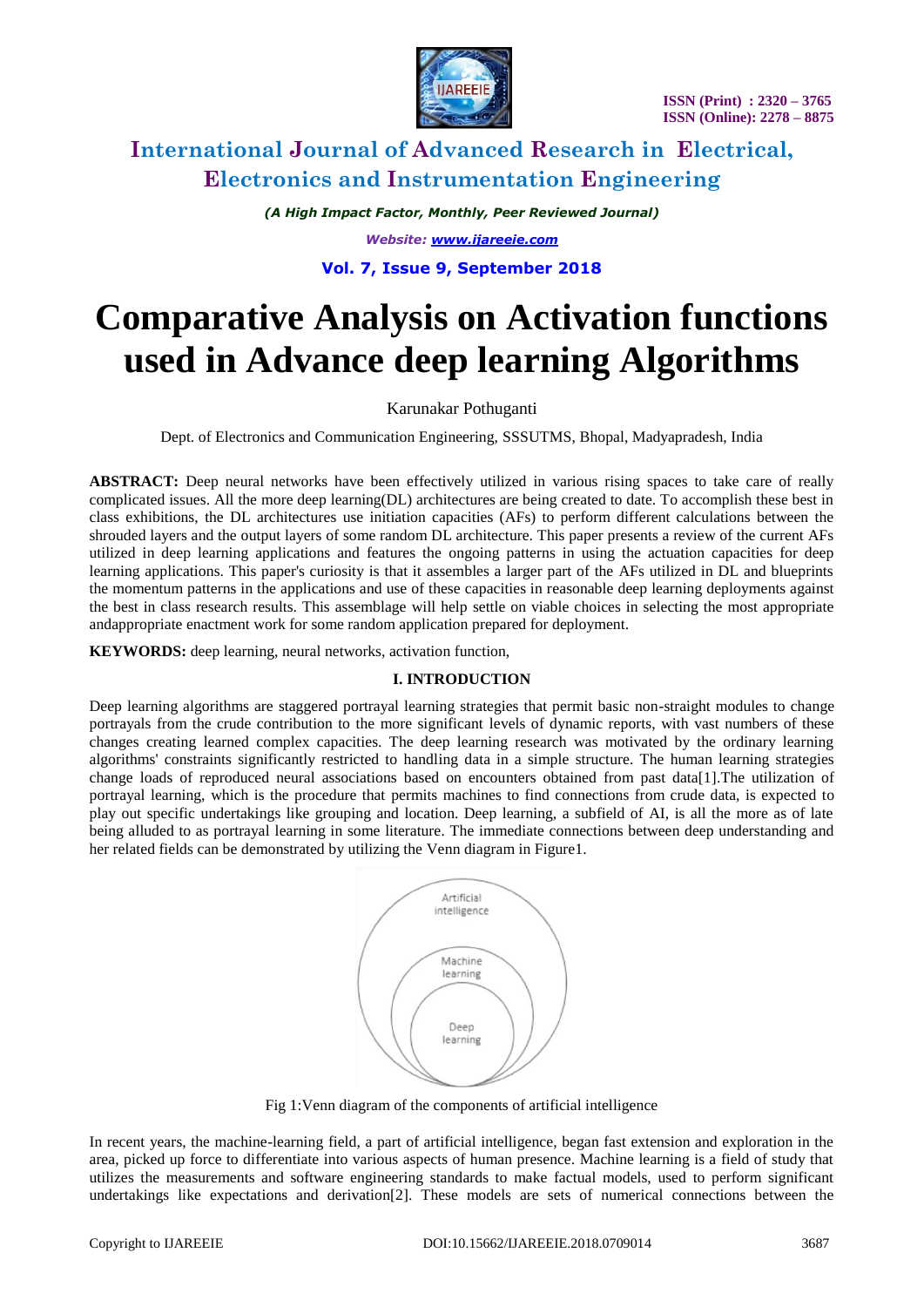

*(A High Impact Factor, Monthly, Peer Reviewed Journal)*

*Website: [www.ijareeie.com](http://www.ijareeie.com/)*

### **Vol. 7, Issue 9, September 2018**

information sources and outputs of a given framework.The early deep learning algorithms utilized for acknowledgment undertakings had scarcely any layers in their exclusive design, with LeNet5 having only five layers.

These organization layers have seen profundity increments from that point forward, with Alex Net having twelve layers,VGGNet having sixteen and nineteen layers in its two variations,22 layers in GoogleNet,100 and 52 layers in the most significant ResNet architecture, and more than 1,200 layers in Stochastic Depth networks, prepared effectively, with the layers expanding to date. With the systems getting more in-depth, the need to comprehend the shrouded layers' cosmetics and the progressive activities occurring inside the layers gets unavoidable.Notwithstanding, the significant issue of utilizing deep neural organization architectures is building up the algorithms to become familiar with the examples in data viably. Studies on these issues related to neural networks' preparation have been a critical exploration zone to date[3].A few methods for model improvement for deep learning algorithms exist in the literature, incorporating the utilization of bunch normalization and regularization, dropout, appropriate initialization, right decision of actuation capacity, to specify a few. These various strategies offer one type of progress in results or preparing improvement; however, our advantage lies in the enactment capacities utilized in deep learning algorithms, their applications, and the benefits of each ability presented in the literature. A typical issue for most learning-based frameworks is how the inclination streams inside the network, attributable to how a few angles are sharp in explicit ways and moderate or even zero in different ways, making an issue for an ideal choice strategy of the learning boundaries[4]. The gradients add to the principal problems of actuation work illustrated in most literature incorporating evaporating and detonating inclinations. To cure these issues, a comprehension of the initiation capacities, which is one of the boundaries utilized in neural network computation, close by different hyperparameters drives our enthusiasm. These capacities are significant for better learning and speculation.

### **II. ACTIVATION FUNCTIONS**

Activation functions will be functions utilized in neural networks to registers the weighted total of info and predispositions, which is used to choose if a neuron can be terminated or not. It controls the introduced data through some gradient preparing as a ruling gradient plummet and a short time later produce aoutput for the neural network, which contains the boundaries in the data. Activation function can be either linear or non-linear, relying upon the role it speaks to, and are utilized to control the outputs of our neural networks, across various spaces from object acknowledgment and classification, to discourse recognition, segmentation, scene understanding and description, machine interpretation test to discourse frameworks malignant growth discovery frameworks, unique mark location, climate estimate, self-driving vehicles, and different areas to refer to a couple, with early examination results by, approving entirely that an appropriate decision of activation function improves brings about neural network computing[5].The requirement for these AFs incorporates to change over the linear information signals and models into non-linear output signals, which helps the learning of high request polynomials past one degree for deeper networks. The non-linear activation functions' unique property is that they are differentiable else they can't work during backpropagation of the deep neural networks.The deep neural network is a neural network with different concealed layers and output layer. A comprehension of the cosmetics of the various hidden layers and output layer is our advantage. A standard square chart of a deep learning model appears in Figure 2, which shows the three layers that make up a DL put together framework with some accentuation concerning the places of activation functions, spoken to by the flat concealed area particular squares[6].The information layer acknowledges the data for preparing the neural network, which comes in different configurations from pictures, recordings, messages, discourse, sounds, or numeric data.

In contrast, the shrouded layers are generally the convolutional and pooling layers. The convolutional layers identify the neighborhood the examples and highlights in data from the past layers, introduced in a cluster like structures for pictures. In contrast, the pooling layers semantically consolidates comparative highlights into one.

The output layer presents the network results frequently constrained by AFs, uniquely to perform arrangements or forecasts, with related probabilities.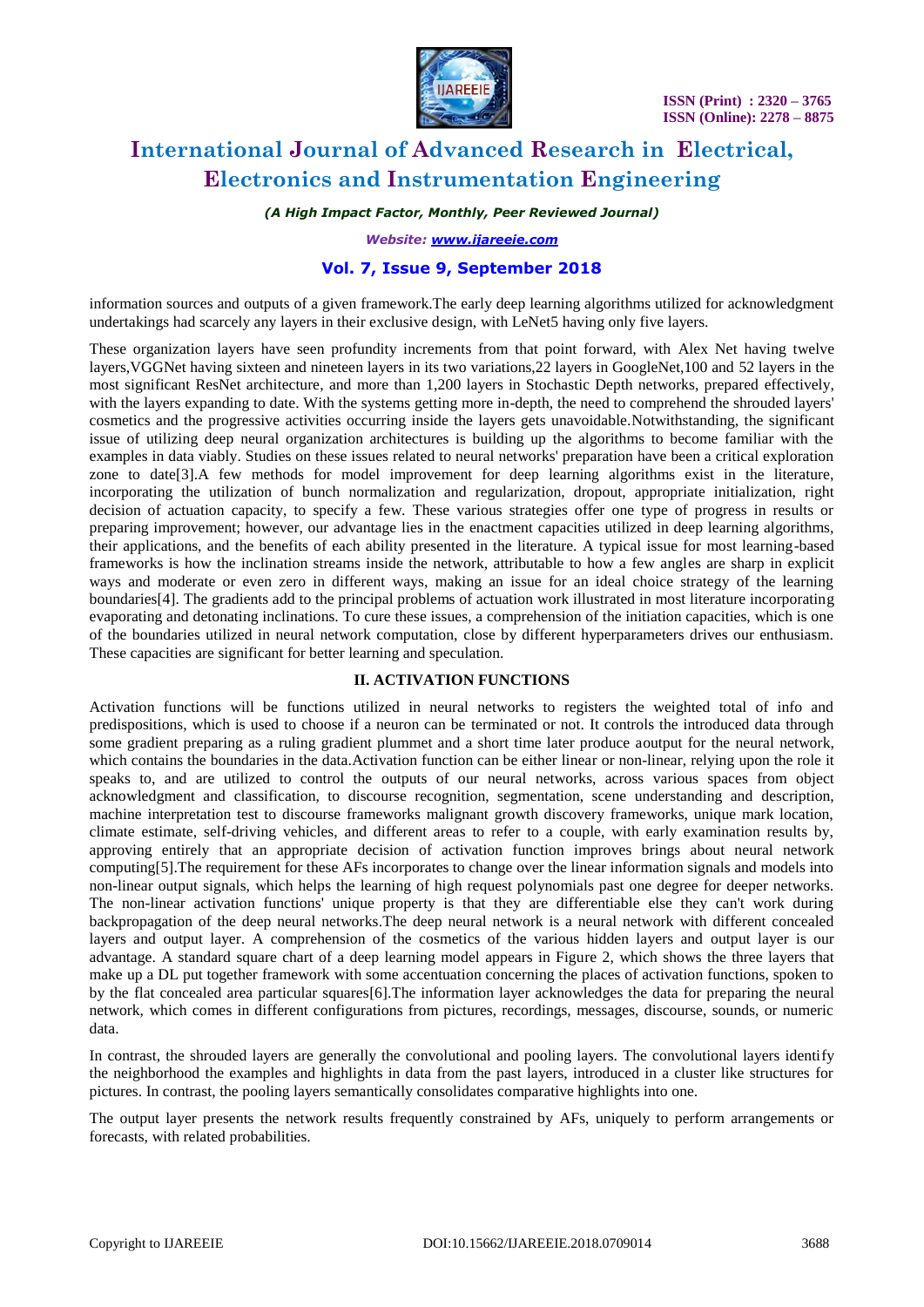

*(A High Impact Factor, Monthly, Peer Reviewed Journal)*

*Website: [www.ijareeie.com](http://www.ijareeie.com/)*

## **Vol. 7, Issue 9, September 2018**

| Hidden<br>Input<br>Layer<br>Laver |  | Output<br>Laver |
|-----------------------------------|--|-----------------|
|-----------------------------------|--|-----------------|

**Fig 2:**Block diagram of a DL based system model showing the activation function

#### **III. SUMMARY OF ACTIVATION FUNCTIONS**

The AF exploration and applications in deep architectures, utilized in various applications has been a center exploration field to date. The condition of the quality research results are plot as follows; however, It is qualified to state entirely that this outline of the AFs is not announced in sequential requests but orchestrated with the fundamental functions first upgrades following as their variations[7]. These functions are featured as follows:

### *1. Sigmoid Function*

The Sigmoid AF is once in a while, alluded to as the logistic function in some literature. The Sigmoid function research results have created three variations of the sigmoid AF utilized in DL applications. The Sigmoid is a non-linear AF used generally in feedforward neural networks[8]. It is a limited, differentiable genuine function, characterized by necessary information esteems, with complimentary subsidiaries all over the place and some perfection level.The relationship gives the Sigmoid function.

$$
f(x) = \left(\frac{1}{(1 + exp^{-x})}\right) \tag{1}
$$

The sigmoid function shows up in the output layers of the DL architectures. They are utilized to foresee likelihoodbased output and have been applied effectively in paired grouping issues, displaying strategic relapse errands just as other neural network areas. Neal features the principal focal points of the sigmoid functions being straightforward; they are generally utilized in external networks.However, the Sigmoid AF endures significant drawbacks that incorporate sharp moist gradients during backpropagation from deeper shrouded layers to the info layers, gradient immersion, slow union, and non-zero focused output this manner causing the gradient updates to spread in various ways.

#### *2. Sigmoid-Weighted Linear Units (SiLU):*

The Sigmoid-Weighted Linear Units is a reinforcement learning-based estimation function.The SiLU function is processed as Sigmoid duplicated by its input. The AF  $a_k$  of a SiLU is given by

$$
a_k(s) = z_k \alpha(zk) \tag{2}
$$

where  $s = input vector$ ,  $z_k = input to hidden units k$ . The input to the hidden layers is given by

$$
z_{k} = \sum wik^{si} + b_k \quad (3)
$$

Where  $b_k$  is the bias and  $w_{ik}$  is the weight connecting to the hidden units k, respectively. The SiLU function must be utilized in the deep neural networks' hidden layers and just for support learning-based frameworks.

#### *3. Softmax Function:*

The Softmax function is another sort of activation function utilized in neural processing. It is used to register likelihood circulation from a vector of genuine numbers. The Softmax function creates aoutput, which is a scope of qualities somewhere in the range of 0 and 1, with the aggregate of the probabilities been equivalent to 1.

The Softmax function is figured utilizing the relationship.

$$
f(x_i) = \frac{\exp(x_i)}{\sum_j \exp(x_j)} \quad (4)
$$

The Softmax function is utilized in multi-class models where it returns each class's probabilities, with the objective type having the most elevated likelihood.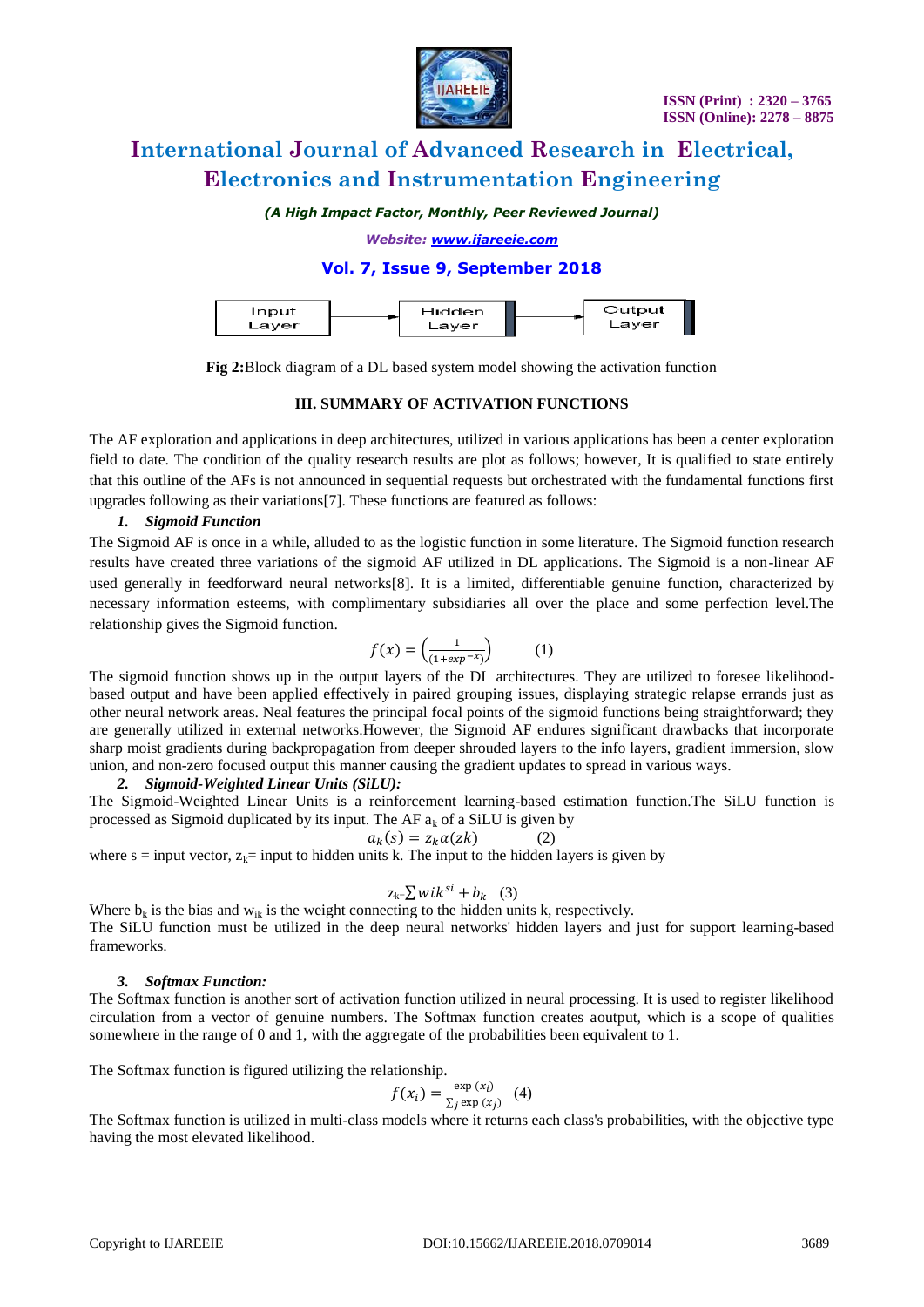

*(A High Impact Factor, Monthly, Peer Reviewed Journal)*

*Website: [www.ijareeie.com](http://www.ijareeie.com/)*

## **Vol. 7, Issue 9, September 2018**

#### *4. Softsign*

The Softsign is another kind of AF that is utilized in neural network registering. The Softsign function was presented, and the Softsign is another non-linear AF used in DL applications. The Softsign role is a quadratic polynomial, given by

$$
f(x) = \left(\frac{x}{|x|+1}\right) \quad (5)
$$

Where  $|x|$  = absolute value of the input.

The fundamental distinction between the Softsign function and the tanh function is that the Softsign combines in polynomial structure dissimilar to the tanh function, which merges exponentially. The Softsign has been utilized generally in relapse computation issues. However, the DL-based test has also been applied to discourse frameworks, with the creators revealing some favorable outcomes using the Softsign function.

#### *5. Soft plus Function*

The Softplus AF is a smooth rendition of the ReLU function, which has soothing and non zero gradient properties, improving the adjustment and execution of deep neural network planned with soft plus units.The Softplus process has generally been applied in factual applications [9]; however, the Soft plus function's correlation with the ReLU and Sigmoid operation demonstrated an improved exhibition with lesser ages to the union during preparing, utilizing the Softplus process.

#### *6. Swish Function*

The Swish AF is one of the principal compounds AF proposed by the blend of the sigmoid AF and the info function to accomplish a half and half AF. The Swish activation it utilizes the support learning-based programmed search strategy to process the operation. The Swish function properties incorporate perfection, non-monotonic, limited underneath, and unbounded in as far as possible [10].The creators featured that the Swish function's primary favorable circumstances are the straightforwardness and improved precision as the Swish doesn't endure disappearing gradient issues yet gives significant data spread during preparing and announced that the Wash AF beat the ReLU activation function on deep learning classification tasks[11].

#### **IV. COMPARISON OF THE TRENDS IN ACTIVATION FUNCTIONS USED IN DEEP LEARNING ARCHITECTURES**

The search for the AFs depends on the distributed examination consequences of the champs of ImageNet Image Large Scale Visual Recognition Challenge (ILSVRC) rivalries close by some referred to investigate output from the AF research results found in the literature.The ImageNet competition was picked for pattern examination since the opposition created the principal deep learning achievement. The Image Large Scale Visual Recognition Challenge (ILSVRC)[12], otherwise called ImageNet, is a database of images utilized for visual recognition competitions. The ImageNet competition is a yearly competition where specialists and their groups assess algorithms on explicit datasets to audit upgrades in accomplished precision in visual recognition challenges. The deep learning architectures have more than one concealed layer, regularly alluded to as a multilayer perceptron[13]. These architectures incorporate deep feedforward neural networks, convolutional neural networks, long momentary memory, redundant neural networks, and the deep generative models like deep Boltzmann machines, deep conviction networks, generative illdisposed networks, etc. The utilization of the architectures of DL incorporates learning designs in data, map some info function to outputs, and some more, and these must be accomplished with particular architectures[14].

The AFs utilized in DL architectures go back from the earliest starting point of selecting the deeper architectures for neural network computations. Primary image recognition challenges utilized shallow architectures and had scarcely any AFs inserted in them. The reception of the deeper architectures for neural processing in the Image Large Scale Visual Recognition Challenge (ILSVRC), which is a yearly occasion that began in 2010. From that point forward, the deeper architectures' utilization has seen immense exploration propels in enhancement procedures for preparing the deeper architectures. The more in-depth the network, the harder to design and enhance; however, the exhibitions better ensure.The AF is a crucial segment for preparing and enhancing neural networks executed on various DL architectures [15]. It is utilized across spaces, including regular language handling, object detection, classification, and segmentation.